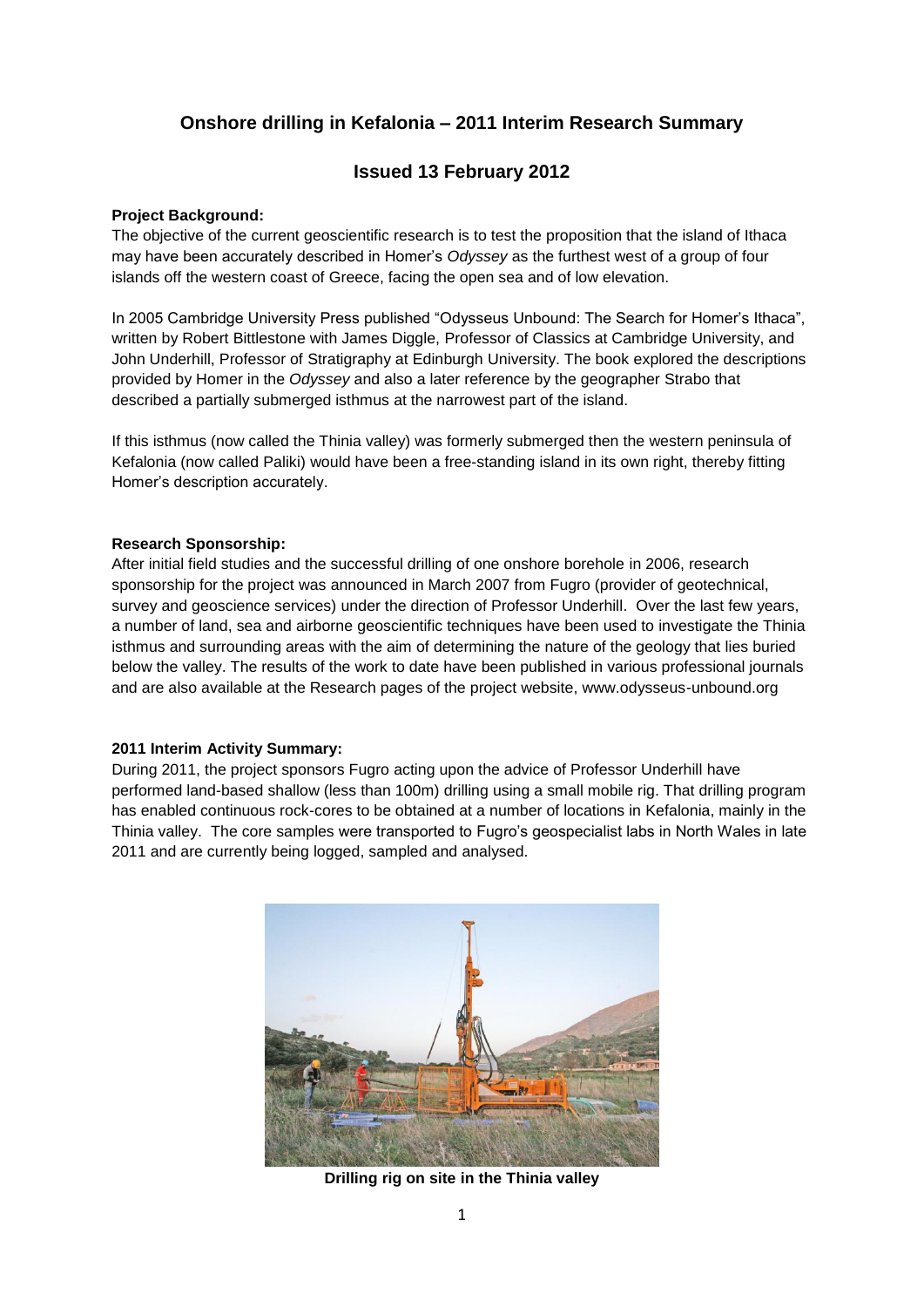Whilst it will take further time for the overall results to emerge, some of the preliminary indications are of particular interest, as follows:

\* Borehole cores from the Thinia valley indicate that some very large in-situ rock segments of Cretaceous and Paleogene age period overlay (i.e. have been thrust on top of) rock segments of the younger Plio-Pleistocene period. This confirms that the pre-existing sidewalls of the Thinia valley have themselves been translated westward as a result of relatively recent co-seismic activity. This result represents a "tectonic" disruption of the Thinia valley.

There is further slope instability due to the steep dip of bedding planes on the eastern side of the valley and evidence of further westward translation of the hillside due to gravity-driven rotational landsliding. The tectonic structural deformation is additional to and distinct from the former proposed "sedimentary" mechanism involving only rockfall derived from the higher valley sidewalls (see below for further details).

Further tests will be conducted to assess whether the tectonic movement has also involved up-thrust of a former Holocene seabed (deposited in the last 10,000 years) contained within a marine channel, and radiocarbon and biostratigraphic analyses will shortly be performed to determine whether this may have been the case or not.



**Core sample for analysis**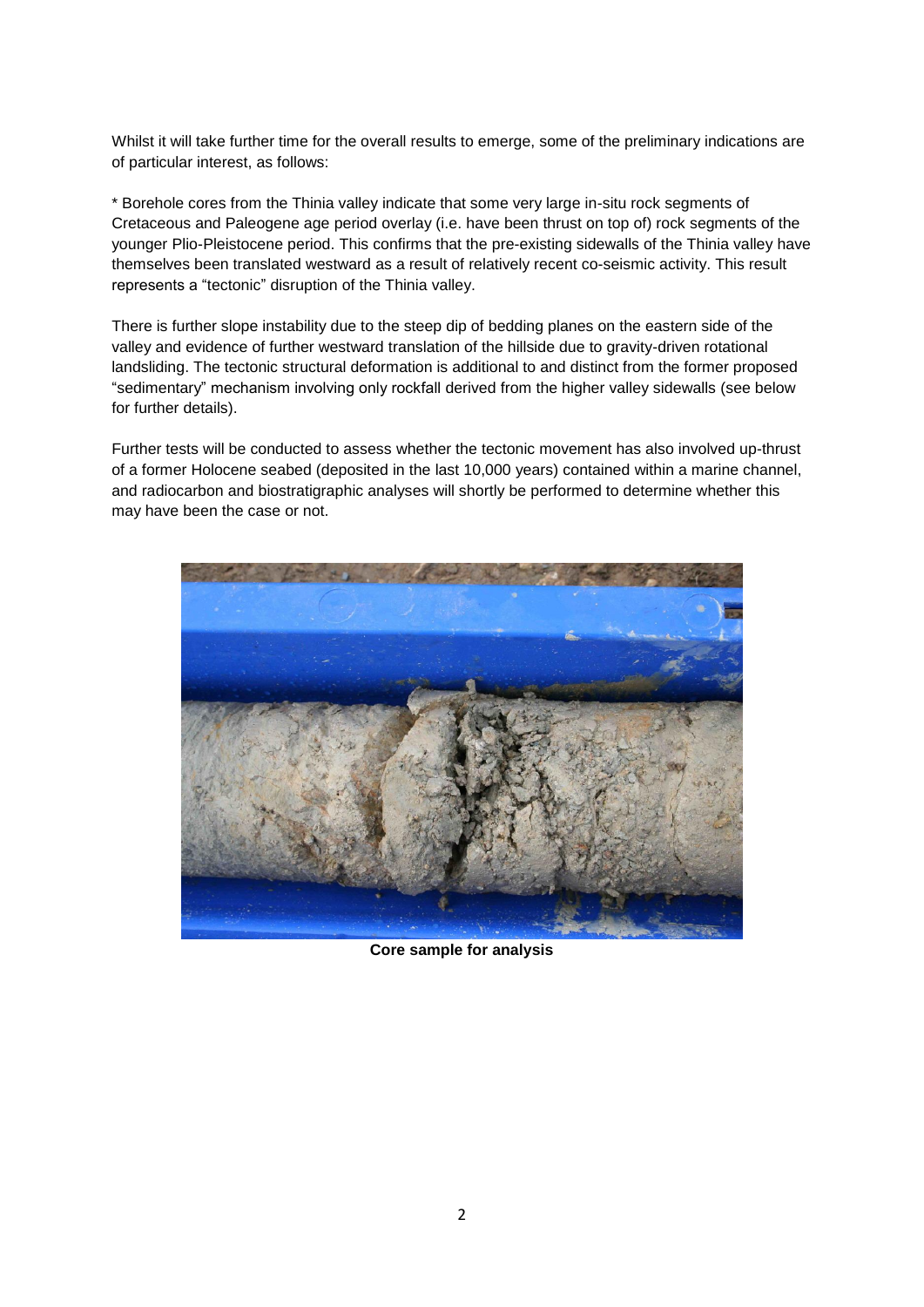\* On the south-west flank of the Thinia valley in an area called Katachori, there is clear evidence that a major rockfall has originated from the eastern slopes of the valley, travelled across the valley floor and has come to rest (onlap) upon the upwards-sloping western hillside, infilling the valley itself in the process. This can be confirmed on site and via helicopter-based LIDAR scans, and it is also visible via Google Earth imagery.



**Rockfall from eastern slope infills valley and onlaps western hillside** *(image copyright Google Earth)*

The tail end of the rockfall has covered some pre-existing walls which end abruptly at the debris and their continuity can be identified underneath it. Upthrust combined with rockfall and valley fill set up a barrier for drainage that caused an ancient lake to form subsequently above it. The lake bed has now silted up and forms a low-agricultural plain in the centre of the valley.

\* Elsewhere in Thinia the drill-core samples indicate that rockfall debris covers former marine beach deposits (e.g. at Zola on the north-western end of the valley) and work is ongoing to determine the age of the buried sediments.



**Rockfall debris covers former marine beach deposits at Zola** *(image copyright Google Earth)*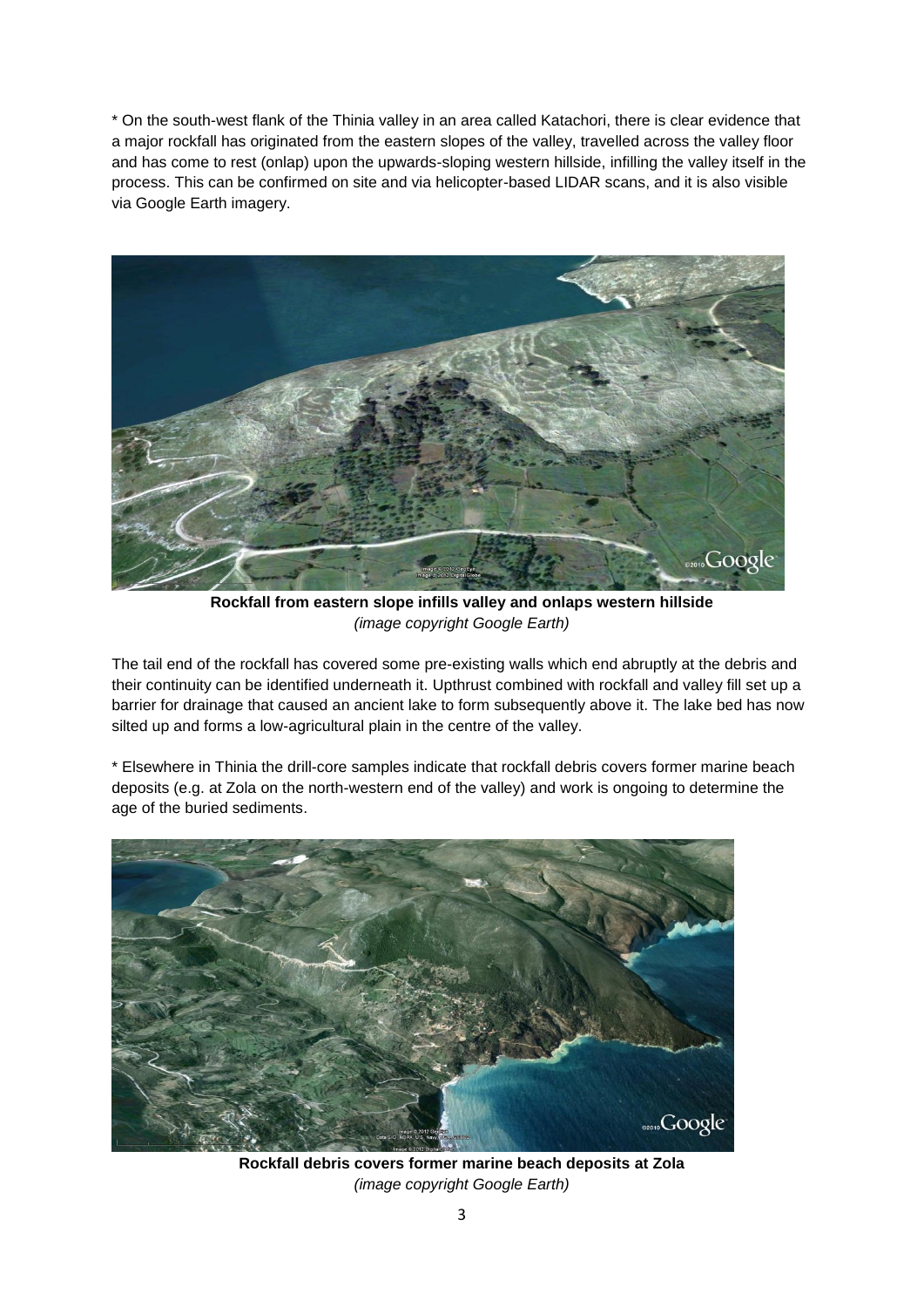\* At the Livadi marshland at the head of Argostoli Bay, core samples from three boreholes indicate that marine ingress and beach deposits occurred up to the base of the Kastelli hill. One of the priorities of the ongoing program is to date these sediments, but the cores already confirm that at some point the sea transgressed up from the Gulf of Livadi to this point to form a deep natural harbour.



**Marine ingress and beach deposits in core samples at base of Kastelli hill** *(image copyright Google Earth)*

\* Further to the north in the bay of Atheras, a core sample taken about 100m metres south of the current beach confirms that the sea historically ingressed at least to this point, and there is no evidence of a shallow bedrock base at this location.

## **Tectonic vs. Sedimentary Infill:**

An important factor which has emerged from the geological research in Kefalonia is the distinction between a sedimentary infill versus a tectonic dislocation of a valley such as Thinia, as a result of major earthquakes along its fault line.

In a sedimentary infill, the sidewalls and the former seabed of the valley remain unchanged while rockslides tumble down from above to infill and cover it. These rockslides range in size from huge segments of the mountain which can slide down almost intact, through to massive boulders and lumps of debris, all the way down to compacted dust particles.

By contrast, during tectonic deformation whether due to co-seismic thrusting, catastrophic gravitydriven landsliding or a combination of the two, as well as all the sedimentary effects described above, the mountain sidewalls themselves are moved closer together by tectonic forces and the former sediments contained within the valley (including potentially the former marine channel seabed itself) are compressed, folded, transected by thrust faults and uplifted.

In the case of the Thinia Valley some of the compression is linked to an extensional headwall further east. This deformation mechanism is common and typical of unstable slopes where a linked extensional-compressional system develops. Through analysis of the cores and their integration with the geophysical techniques, we are testing whether the part that affects the Thinia Valley may be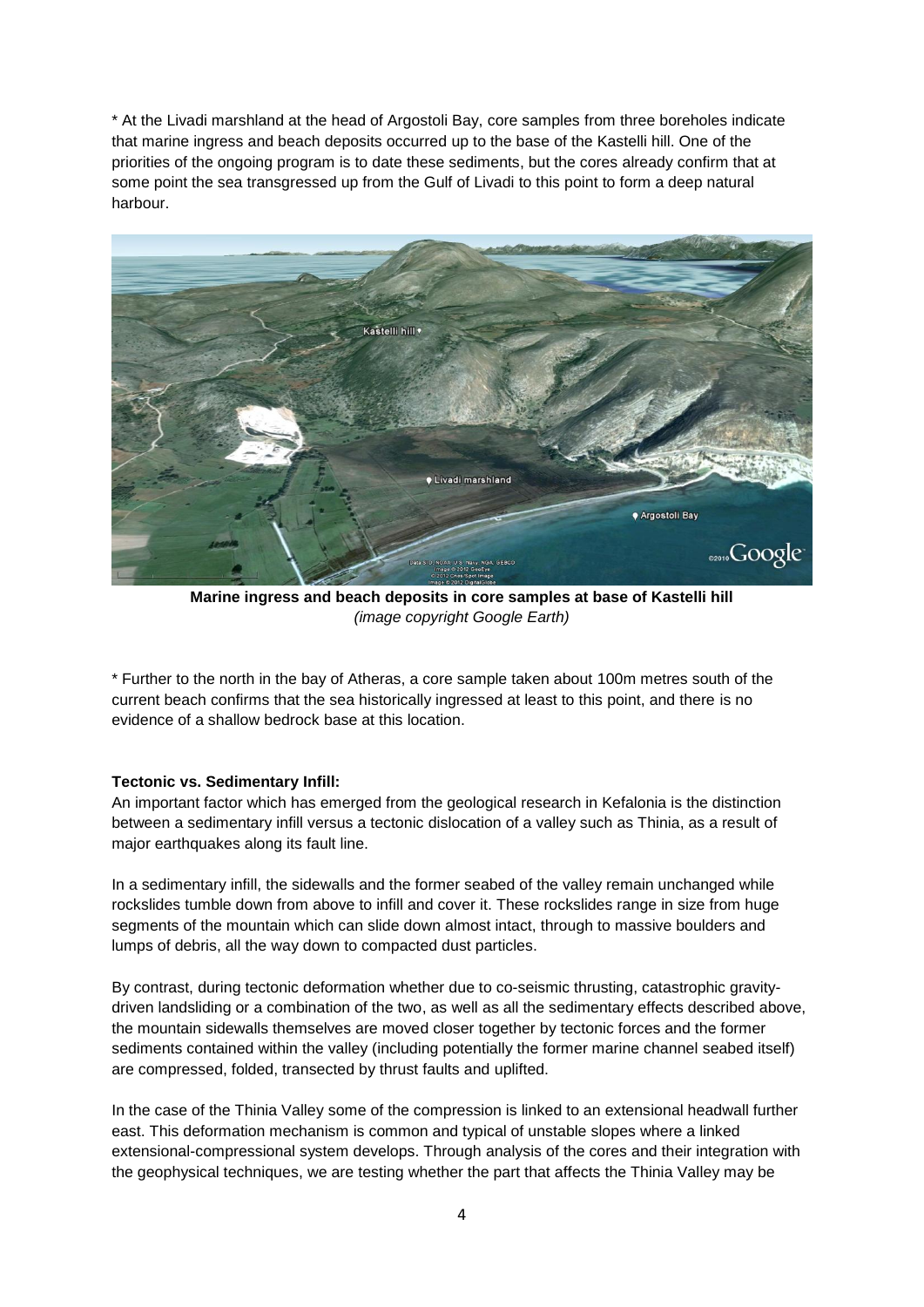consistent with a 'toe-thrust complex', an effect that can be very substantial because of the leverage effect of the sidewall movement.

Since the Thinia isthmus lies close to the impact zone between the African and the Eurasian continental plates and since its eastern valley wall consists of very steeply west-dipping limestones lying tectonically on relatively soft Miocene "marl", a tectonic disruption of the valley is a distinct possibility.

If that is what has happened in Kefalonia, then the task of determining whether the Thinia valley was previously penetrated by the sea is made more complex. With a sedimentary infill, a series of drillholes along the isthmus can be used to extract cores from sea level that can then be tested and dated for marine deposits close to present sea-level. However, with a tectonic infill, this type of investigation is more challenging. Tests for marine materials at sea level are more complex if a former marine channel sediment has now been compressed, squeezed into folds, transected by thrusts and elevated. Consequently, reliance on the position and slope of the present valley sidewalls is no longer practical if they have themselves been shifted by tectonic forces and translational landslides.

Marine deposits have already been discovered at some locations along the Thinia isthmus, and at present the aerial tests, the land-based observations and the results of the core sampling to date support the tectonic infill proposal. If a tectonic infill can be demonstrated then this will also indicate that the former coastline was not a long and narrow marine channel, but may have been a significantly wider and more naturally shaped marine seaway that resembled the existing bays to the north and south.

#### **Summary:**

The Thinia valley formation is a demanding geological challenge and the project research team has been fortunate to secure sponsorship for its investigation from the geoscientific company Fugro. The key to understanding this valley is to penetrate below the surface, since surface-based observations are inadequate as a basis for understanding its formation. Over the last few years an extensive range of technology has been used to penetrate the surface of the Thinia isthmus with the aim of finding out what lies below.

The results of the work to date have been published in various professional journals and are also available at the Research pages of the project website, www.odysseus-unbound.org. Although all the evidence collected to date is consistent with the proposal and none of it so far refutes it, at the time of writing further data is required to determine whether or not Strabo"s description of the Thinia valley some 2000 years ago was correct.

#### **Next Steps:**

The proposed next step in the research is to conduct marine-based shallow coring at the northern end of the Gulf of Argostoli in order to establish a date profile for the infill of a former marine channel and further investigate the nature of its sedimentary infill. This will provide a baseline from which it should be possible to describe how and when this valley has evolved and been infilled. Discussions are taking place with the appropriate Greek authorities and it is hoped that permission will be given for this marine survey to take place in 2012.